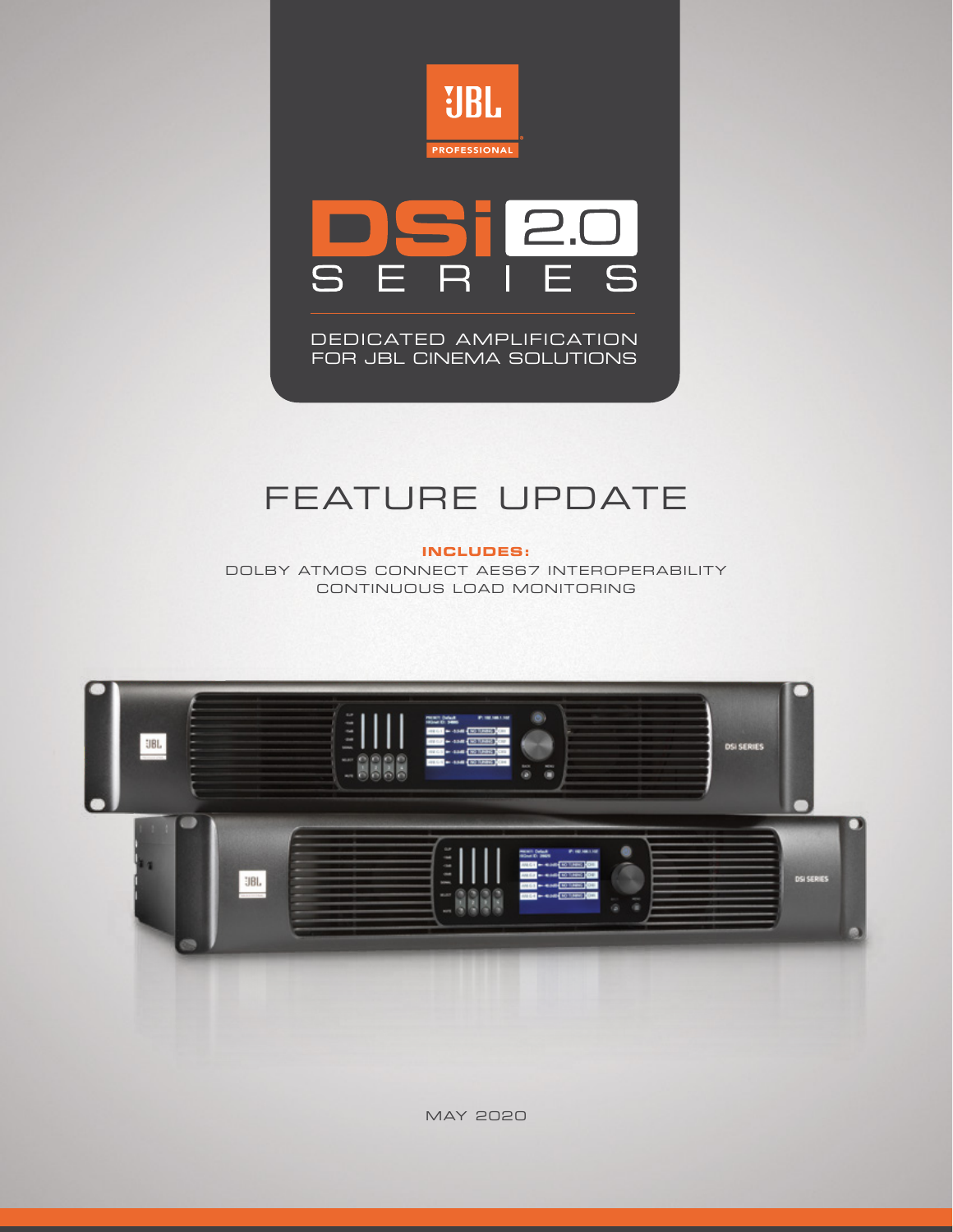## **JBL DSi2.0 Firmware version 1.1.12.8 adds exciting features to the DSi2.0 Series Amplifier range. This update is part of** *Audio Architect***.**

As part of the update the below features are now enabled:

- 1. Continuous Load Monitoring
- 2. AES67 Interop with Dolby Atmos Connect

Additionally, there are a few other changes as listed below:

- 3. The Input PEQ now has an ON/OFF control for each Band. This allows for quick Bypass function to A/B EQ changes to the system.
- 4. The Amplifier Model Number is now displayed on the Front Panel screen under the IP Address.
- 5. The Processing Object icons are now highlighted on the Front Panel Display when they are enabled.
- 6. The Global Settings panel in Audio Architect now has a new 'Front Panel' section with additonal controls for Display Timeout and Meters Timeout.
- 7. The SNMP MIB File is updated to include Load status and enable Traps for Load status change.

## **The required files are available within the software package 'DSi2\_Update\_4\_24\_20'**

- 1. Audio Architect Beta version 2.45.0.54.
- 2. Dante Firmware Update Manager v3.10.6.2
- 3. DSi2Dante.dnt
- 4. JBL DSi2.mib

*This Document only outlines the changes impacted by the new Feature Update and MUST be used in conjunction with the User Manual found at https://jblpro.com/en-US/products/dsi-2-0-series#downloads*

### **Amplifier firmware update instructions:**

- 1. Unzip the contents of the 'DSi2 Update 4 24 20' package.
- 2. Install the new version of Audio Architect Beta version 2.45.0.54.
- 3. In Audio Architect, populate all Amplifiers and configure speaker tunings based on the installed system.
- 4. A pop up appears for a firmware update. Follow the instructions to upgdate the firmware on the amplifiers and reboot the amplifiers once the update is completed.
- 5. Click 'Go Online' and Synchronize the system using 'S' for send to amplifiers or 'R' to receive settings from the amplifiers.



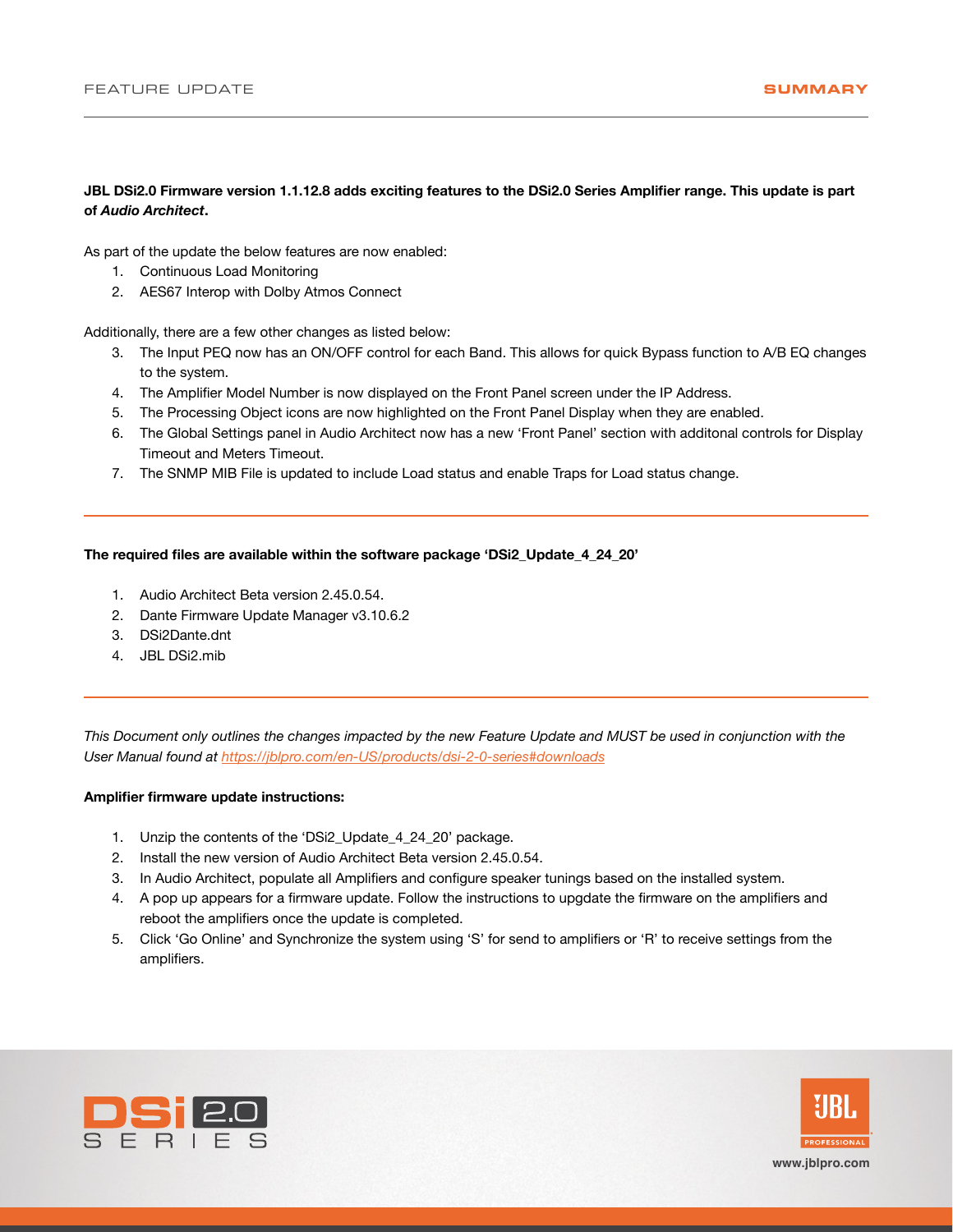- **PRESET: Default** IP: 192.168.1.4 HiQnet ID: 3 Model: LA4-D ANLG 1 -- 11.8dB-C222 LF ¦ CHI **C222 HF** ANLG<sub>2</sub>C 40.0dB-CH<sub>2</sub> ANLG<sub>3</sub>C -40.0dB-C222 CH<sub>3</sub> ANLG<sub>4</sub>C  $-40.0dB -$ 9310 CH<sub>4</sub>
- 1. The **Amplifier Model Number** is now displayed on the Front Panel screen under the IP Address.

2. The **Global Settings** panel in *Audio Architect* now has a new 'Front Panel' section. In addition to the previously existing Front Panel LOCKOUT and Front Panel BLACKOUT controls, there are 2 new controls for DISPLAY and METERS.

| 1 - SA4D: Amplifier Information                                                                                                                                                                                                           |                                                                                                                                                                                                                | $\times$<br>o                                                                                                                                        |
|-------------------------------------------------------------------------------------------------------------------------------------------------------------------------------------------------------------------------------------------|----------------------------------------------------------------------------------------------------------------------------------------------------------------------------------------------------------------|------------------------------------------------------------------------------------------------------------------------------------------------------|
| AMP MODEL<br><b>SA4-D</b><br>AMP SERIAL =<br>8501735042<br>AMP DATE CODE<br>2019/11/29<br><b>FIRMWARE VERSION</b><br>1.1.126<br><b>AMP MONITORING</b>                                                                                     | FRONT PANEL CONTROLS<br>DISPLAY 30 sec<br>LOCKOUT<br><b>OFF</b><br><b>BLACKOUT</b><br><b>METERS</b> Always On<br>OFF                                                                                           | <b>POWER MODES</b><br>AUTO CHANNEL DISABLE (All Channels)<br>OFF<br><b>ACD ENABLE</b><br>吾<br><b>ACD TIMEOUT DELAY (Minutes)</b><br>10<br>꽆<br>-60dB |
| <b>AC INPUT VOLTAGE</b><br>120.26<br>29.71C<br><b>PWR SUPPLY TEMP</b><br>29.04C<br>CHANNEL 1 TEMP<br>34.47C<br><b>CHANNEL 2 TEMP</b><br>34.44C<br><b>CHANNEL 3 TEMP</b><br>3373C<br><b>CHANNEL 4 TEMP</b><br>3373C<br><b>OUTPUT LABEL</b> | <b>GPIO/AUX PORT CONTROLS</b><br>2 Hz HEARTBEAT<br><b>AMP STATUS PORT</b><br><b>D</b> 5 VDC<br><b>PARTICIPATION</b><br><b>INVERT</b><br><b>MUTE INPUT</b><br>гггп<br>п<br><b>INVERT</b><br><b>FAULT OUTPUT</b> | <b>ACD THRESHOLD</b><br>ACD will turn off output channels when output<br>signal is below the threshold for the set<br>amount of time.                |
| <b>CHANNEL 1</b><br>2<br><b>CHANNEL 2</b><br><b>CHANNEL 3</b><br>з<br>A.<br><b>CHANNEL 4</b><br>global settings                                                                                                                           | る<br>PRESET RECALL INPUT<br>$HI =$<br>ه ا<br>골<br>LO<br>O<br>OFF<br><b>MANUAL AUX OUTPUT</b>                                                                                                                   | UBL                                                                                                                                                  |

- a. **DISPLAY** A timeout can be selected from the dropdown list. The front panel display will blackout after this timeout. Options are: Always ON, 30s , 5m and 30m.
- b. **METERS** A timeout can be selected from the dropdown list. The front panel meters will be active for the time selected. Options are: Always ON, 30s , 5m and 30m.

The 'DISPLAY' and 'METERS' controls on this tab can be changed via the front panel MENU>SYSTEM SETTINGS>LIGHTING/ DISPLAY OPTIONS.



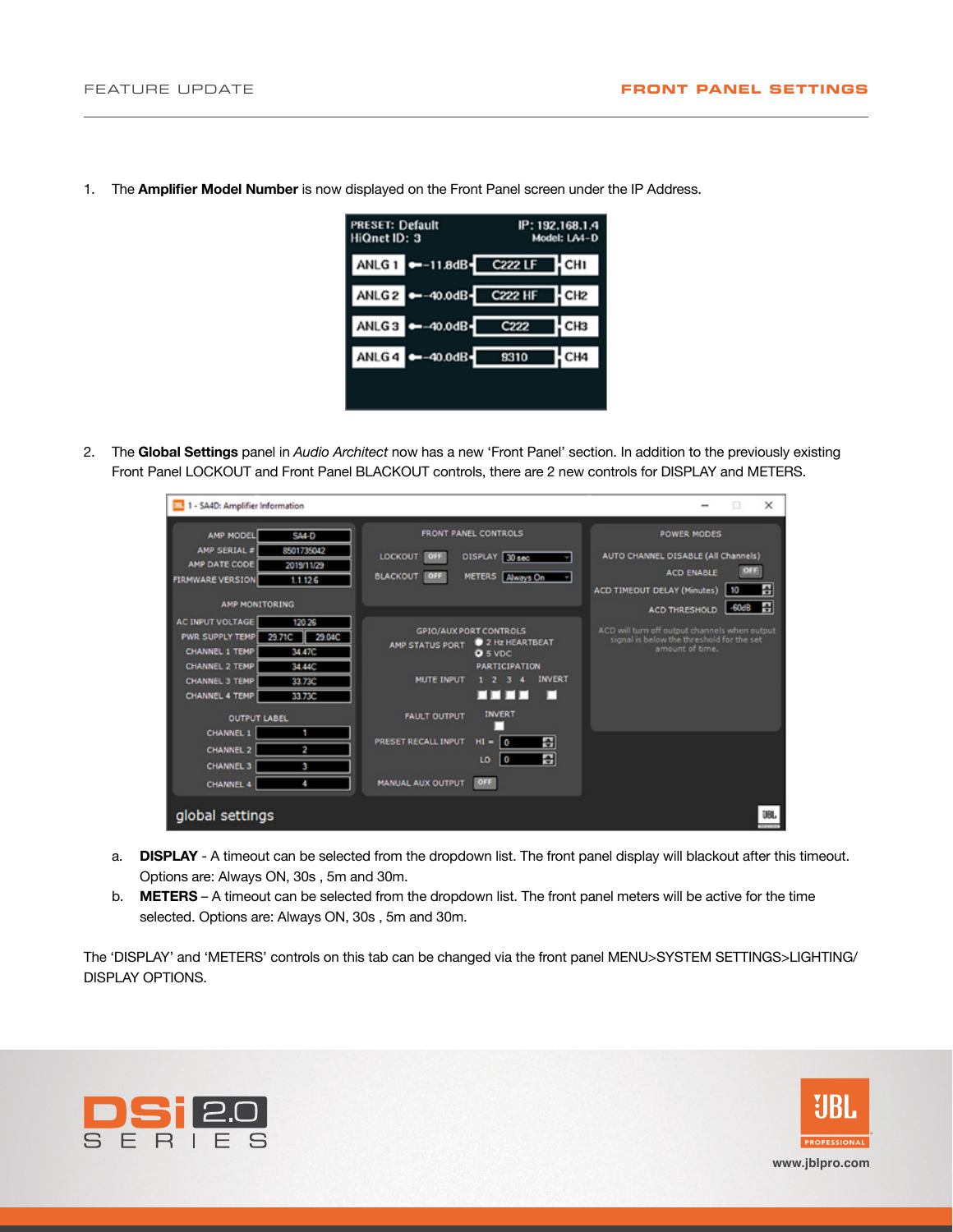Continuous Load Monitoring has now been enabled on the DSi2.0 Amplifiers. This can be accessed by double clicking on the CLM PO's in the device panel within *Audio Architect*. Double-clicking on any channel PO will open the common page for all 4 channels.

| OUT <sub>1</sub>    |   | <b>Monitor Enable</b>     | OFF | OUT2                | $\overline{2}$ | <b>Monitor Enable</b>     | OFF <sup></sup> |
|---------------------|---|---------------------------|-----|---------------------|----------------|---------------------------|-----------------|
| Nominal Impedance   |   | Tentor                    |     | Nominal Impedance   |                | Tester                    |                 |
| <b>Higher Limit</b> |   | <b>Measured Impedance</b> | 0.5 | <b>Higher Limit</b> | 칖              | <b>Measured Impedance</b> | 0.5             |
| Lower Limit         |   | <b>Load Status</b>        | Off | Lower Limit         | 칐              | <b>Load Status</b>        | on e-           |
| OUT <sub>3</sub>    | э | <b>Monitor Enable</b>     | OFF | OUT 4               | A              | <b>Monitor Enable</b>     | OFF             |
| Nominal Impedance   | 븬 | Tester                    |     | Nominal Impedance   |                | Tester                    |                 |
| <b>Higher Limit</b> |   | <b>Measured Impedance</b> | 0.5 | <b>Higher Limit</b> |                | Measured Impedance        | 0.5             |
| <b>Lower Limit</b>  | 图 | <b>Load Status</b>        | Off | <b>Lower Limit</b>  |                | <b>Load Status</b>        | C               |

- 1. **Output Name** Read from the 'Label' tab.
- 2. **Nominal Impedance** *User input field.* Enter the *Nominal Impedance* of the speaker load as provided by the manufacturer. When connecting multiple speakers to an amplifier output, enter the calculated load impedance.
- 3. **Higher Limit** *User input field.* Enter the *Higher Limit* threshold for acceptable deviation of impedance. This value must be set higher than the *Nominal Impedance*.
- 4. **Lower Limit** *User input field.* Enter the *Lower Limit* threshold for acceptable deviation of impedance. This values must be set lower than the *Nominal Impedance*.
- 5. **Monitor Enable** The amplifier will measure impedance only when this button is toggled to ON position.
- 6. **Tester** This indicator lights green when there is adequate signal present to get a valid measurement.
- 7. **Measured Impedance** This box shows the impedance on the output channel as measured by the amplifier.
- 8. **Load Status** This field shows the load status as:
	- a. **'Normal'** When measured impedance range is between the *Higher Limit* and *Lower Limit* set by user.
	- b. **'High'** When measured impedance range is above the *Higher Limit* and *Lower Limit* set by user.
	- c. **'Low'** When measured impedance range is below the *Lower Limit* and *Higher Limit* set by user.

When setting *Higher Limit* and *Lower Limit*, it is good practice to run the system. Turn ON *Load Monitoring* and observe the actual measured impedance. The actual measured impedance can vary by quite an amount compared to the nominal impedance.

*Note:* If the amplifier is set to send out alerts to an SNMP Trap Host, an alert will be sent when there is a state change; e.g., Normal to Low/High or Low/High to Normal.





**www.jblpro.com**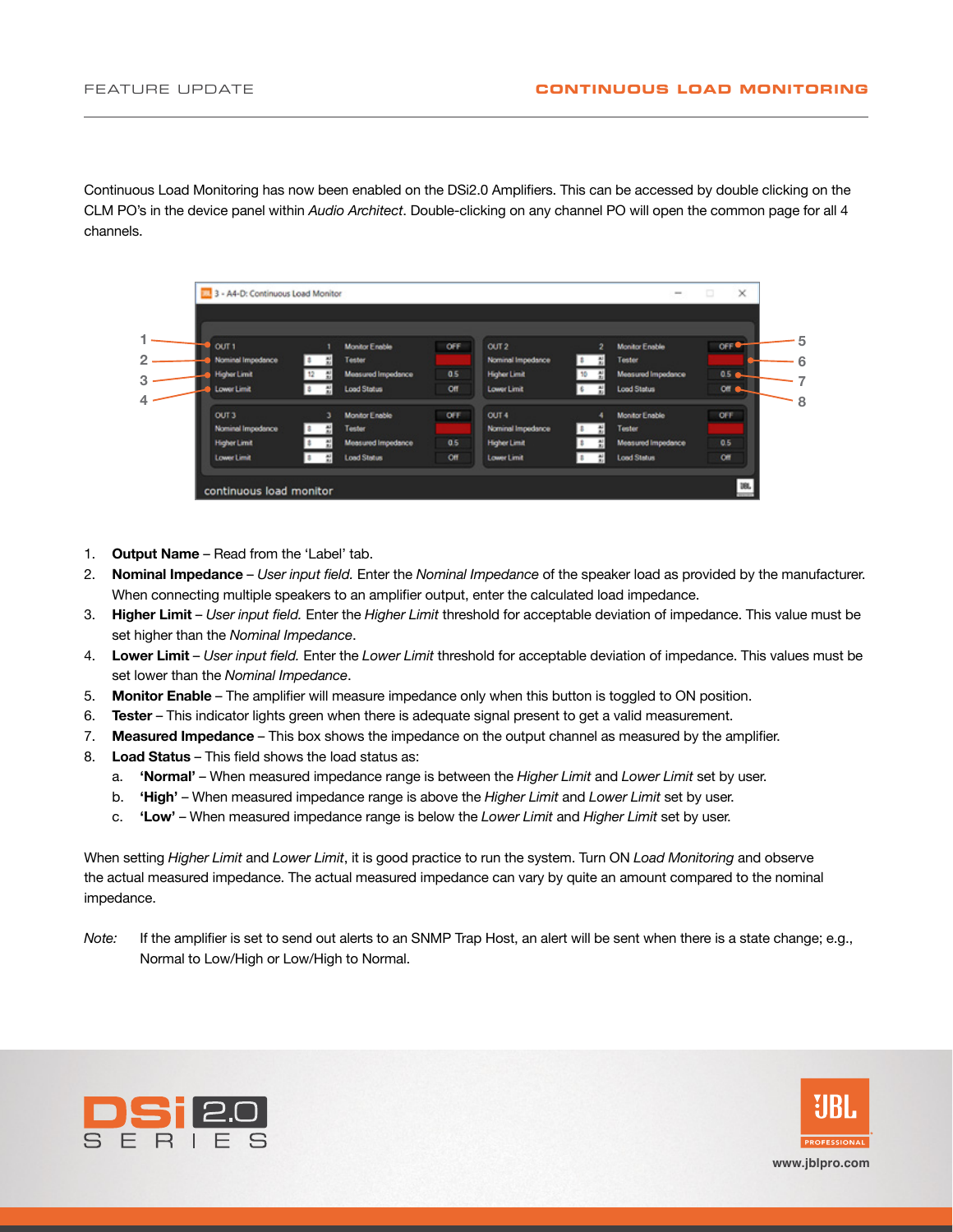JBL's DSi 2.0 family of dedicated cinema amplifiers (-D versions) allow for a direct interface of RTP AES67 audio streams as input sources to the amplifier. This feature allows for Dolby devices that use the Dolby Atmos Connect AES67 protocol to be directly connected to DSi 2.0 amplifiers without any other interface units in between.

This document provides deeper knowledge on the configuration of the Dolby device and DSi 2.0 amplifiers and how to route individual channels from within a Dolby Atmos Connect stream to the DSi2 Amplifiers.

Note that it is advisable to use a managed Gigabit Ethernet switch with QoS active, IGMP snooping enabled and all 'Green' power save modes turned off. It is also good practice to use a DHCP server during configuration to ensure that all devices are on the same subnet.



#### **The Equipment may be connected as below:**



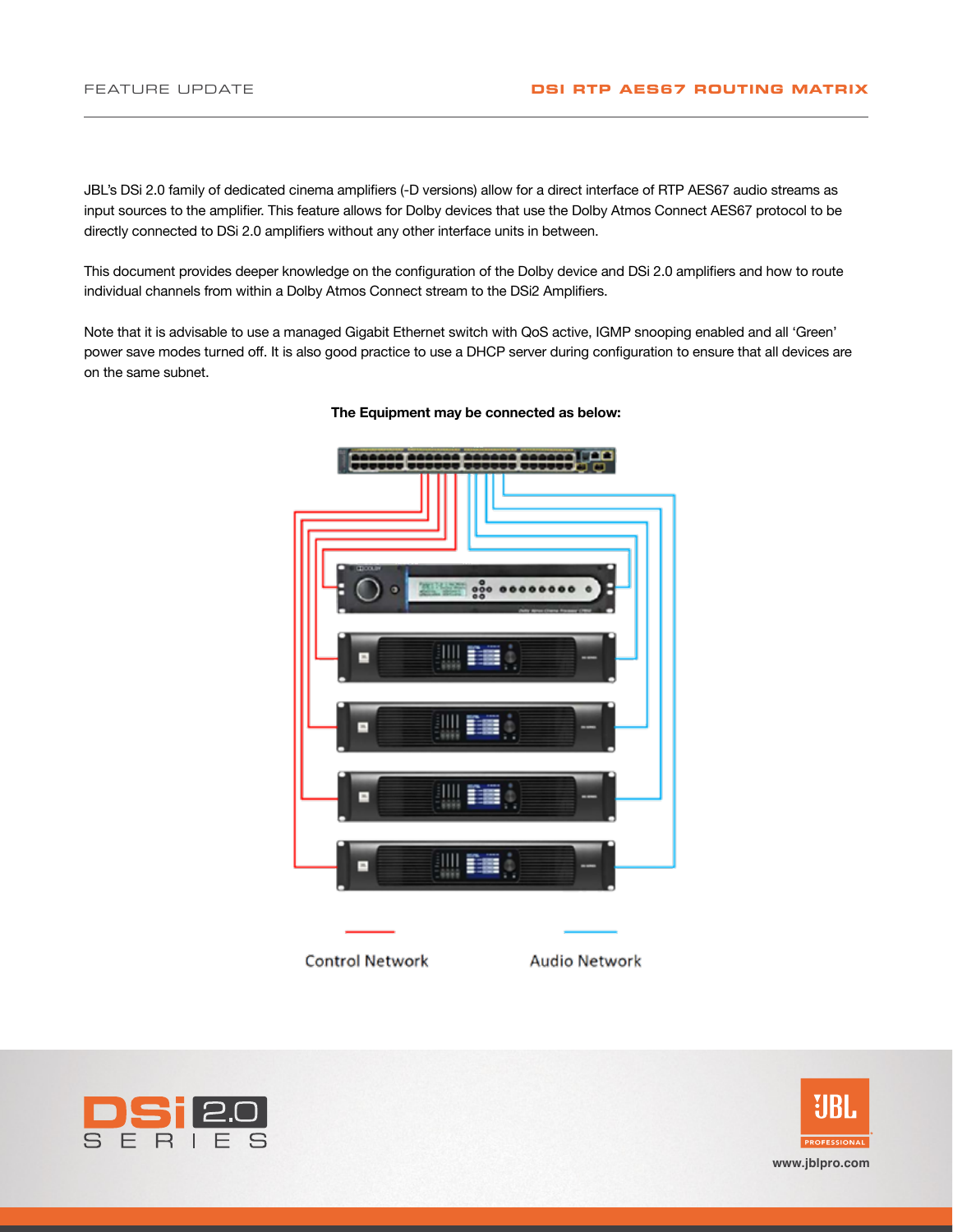- 1. To prepare the amplifiers, follow the below steps:
	- a. Install 'DanteFirmwareUpdateManager-3.10.6.2\_windows.exe' and open the utility.
	- b. Select the correct network interface that is connected to the amplifier AES67 network and click 'Next'.



c. Select 'Update Dante Firmware'. In the next window, browse to the folder of contents extracted from the 'DSi2\_Update\_4\_24\_20' package. Select 'DSi2Dante.dnt' and click 'Open' followed by 'Next'.





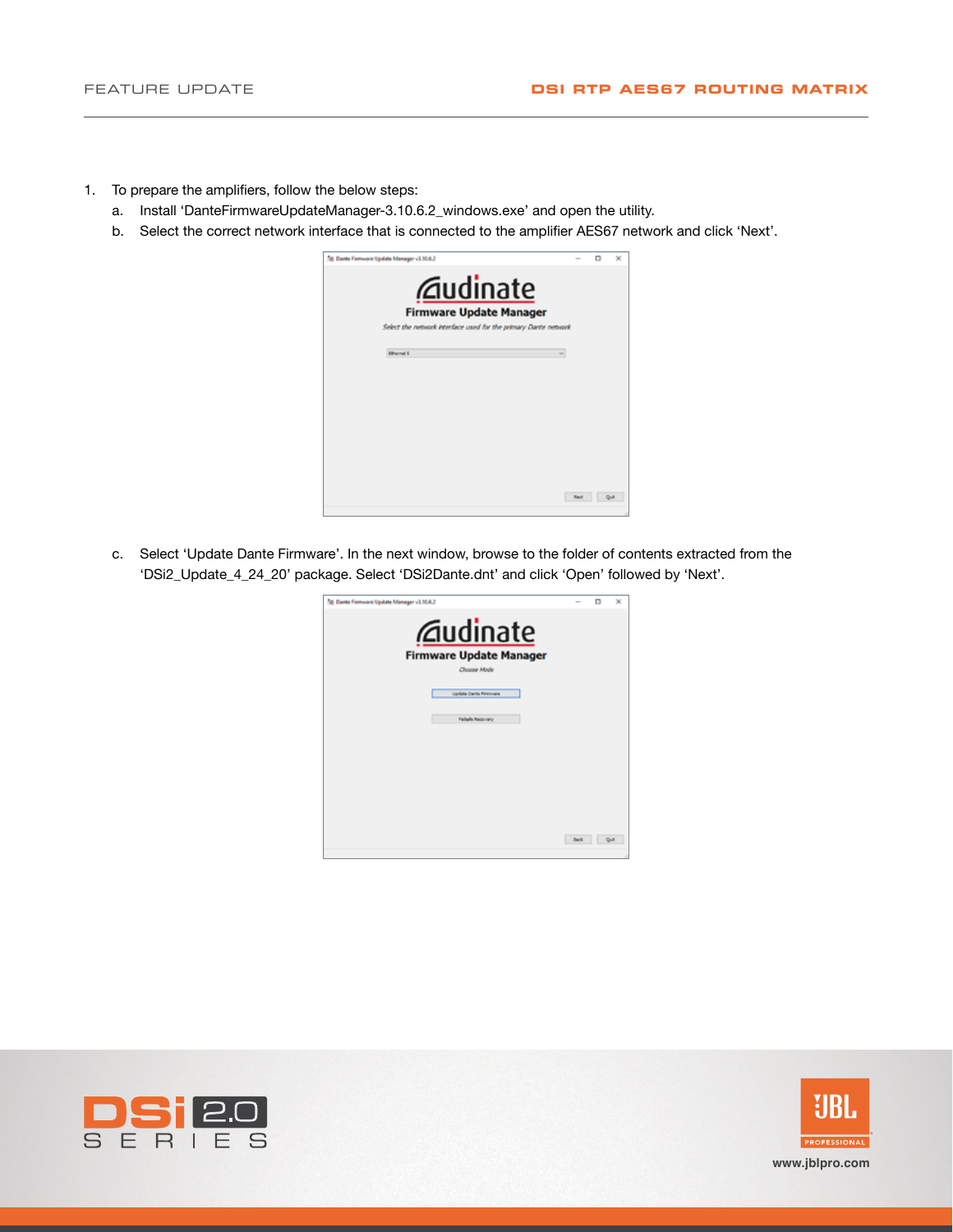

d. In the next window, the program will scan for amplifiers on the network and populate them in the window. Select the amplifiers to be updated and click 'Start'.

e. Read the instructions in the next pop-up and follow carefully. Ensure that the devices are NOT turned off or lose power during the update process.



- f. Once the update is completed, a pop-up appears with the message 'Upgrade done'. Click 'Ok' and then 'Quit'.
- g. Remember to reboot the amplifiers.
- 2. Log into the Dolby device and configure the Dolby Atmos Connect as below:
	- a. Set the 'Destination Multicast IP' as 239.69.xx.xx (the 239.69.xx.xx is the important part here).
	- b. Set the 'RTP Destination UDP Ports' as subsequent even numbers e.g.: 7516, 7518, 7520.
	- c. Set 'PTP Domain Number' to 0.
	- d. Set 'PTP Priority 1' & 'PTP Priority 2' as 128.
	- e. Click 'Apply' and 'OK'.



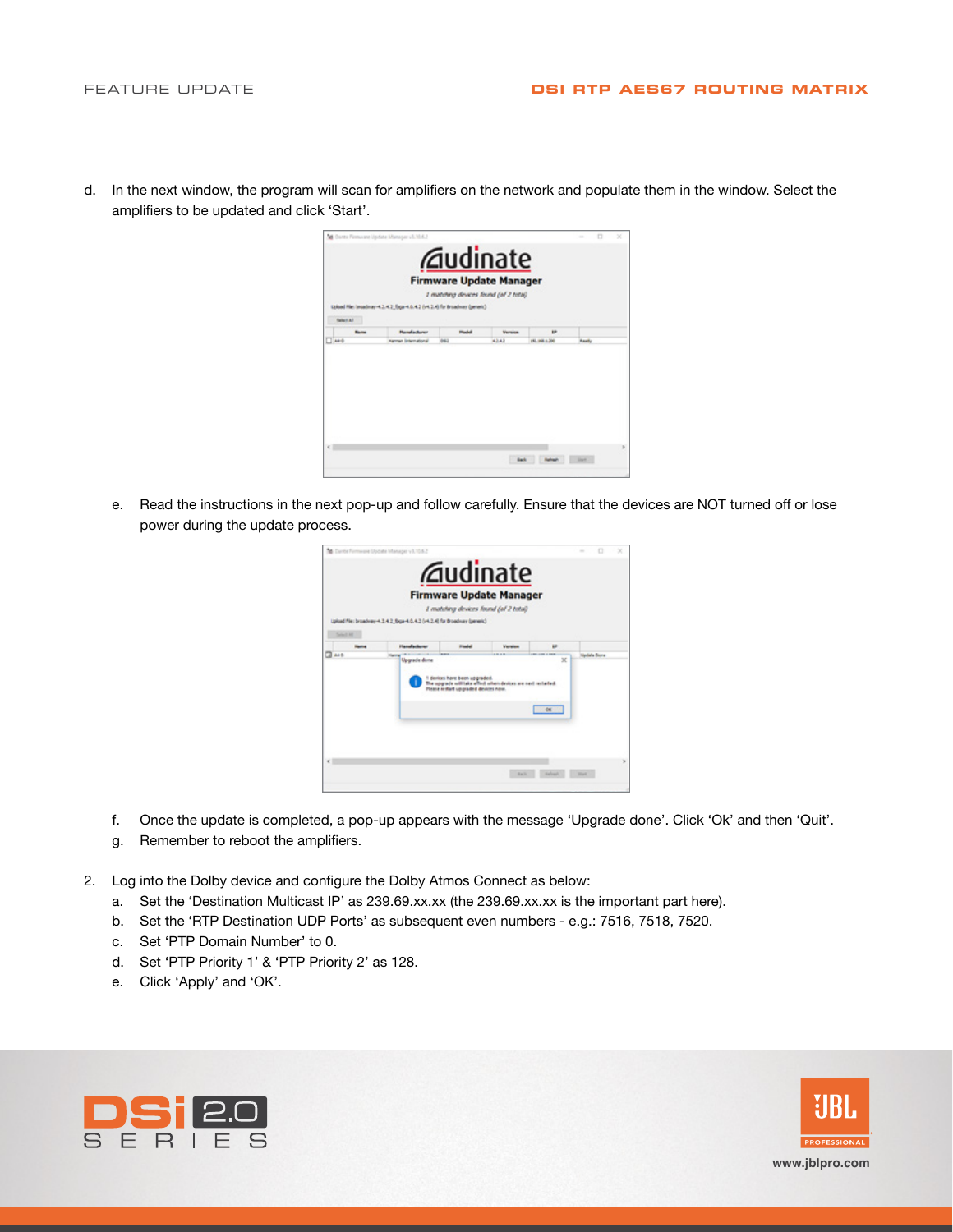3. Shown below is a screen shot from the CP850 network configuration page. The process is similar for the CP950 and IMS 3000 except that the CP950 base version only allows 16 output channels in 2 streams.

| ಲ<br>$\rightarrow$<br>⋒<br>$\leftarrow$                               | 192.168.1.8/#Network<br>$\odot$                                |                     |                    |                        |                                         |  |
|-----------------------------------------------------------------------|----------------------------------------------------------------|---------------------|--------------------|------------------------|-----------------------------------------|--|
| <b>IN DOLBY.</b><br>Dolby Atmos Cinema Processor CP850<br>info<br>- 1 | active macro Non-Sync<br>monitor<br>user admin<br>$1 \times 2$ | configure<br>change | 9.0<br>fader       | $\mathbf{d}$ ×<br>mute | C LFE Lss Rss Lrs Rrs Lts Rts<br>R<br>υ |  |
| status                                                                | <b>Dolby Atmos Connect</b><br>network                          |                     |                    |                        |                                         |  |
| setup                                                                 |                                                                |                     |                    |                        |                                         |  |
| macro editor                                                          | legacy mode<br>static source IP                                | O<br>192.168.1.125  |                    |                        |                                         |  |
| equalization                                                          | PTP domain number                                              | <b>O</b>            |                    |                        |                                         |  |
| auditorium                                                            | PTP priority 1                                                 | 128                 |                    |                        |                                         |  |
| system                                                                | PTP priority 2<br>destination multicast IP                     | 128<br>239.69.66.84 |                    |                        |                                         |  |
| preferences                                                           |                                                                | $1-8$<br>$9 - 16$   | $17 - 24$<br>25-32 | $33 - 40$<br>$41 - 48$ | 49-56<br>57-64                          |  |
| logs                                                                  | source UDP ports                                               | 6518<br>6518        | 6518<br>6518       | 6518<br>6518           | 6518<br>6518                            |  |
| user access                                                           | RTP destination UDP ports                                      | 7516<br>7518        | 7520<br>7522       | 7524<br>7526           | 7530<br>7528                            |  |
| network                                                               | cancel<br>apply                                                |                     |                    |                        |                                         |  |
| maintenance                                                           |                                                                |                     |                    |                        |                                         |  |
| reboot                                                                |                                                                |                     |                    |                        |                                         |  |
| documentation                                                         |                                                                |                     |                    |                        |                                         |  |

- 4. In *Audio Architect*, populate all amplifiers and configure speaker tunings based on the installed system.
- 5. Go online and synchronize the system using 'S' for send to amplifiers or 'R' to receive settings from the amplifiers.



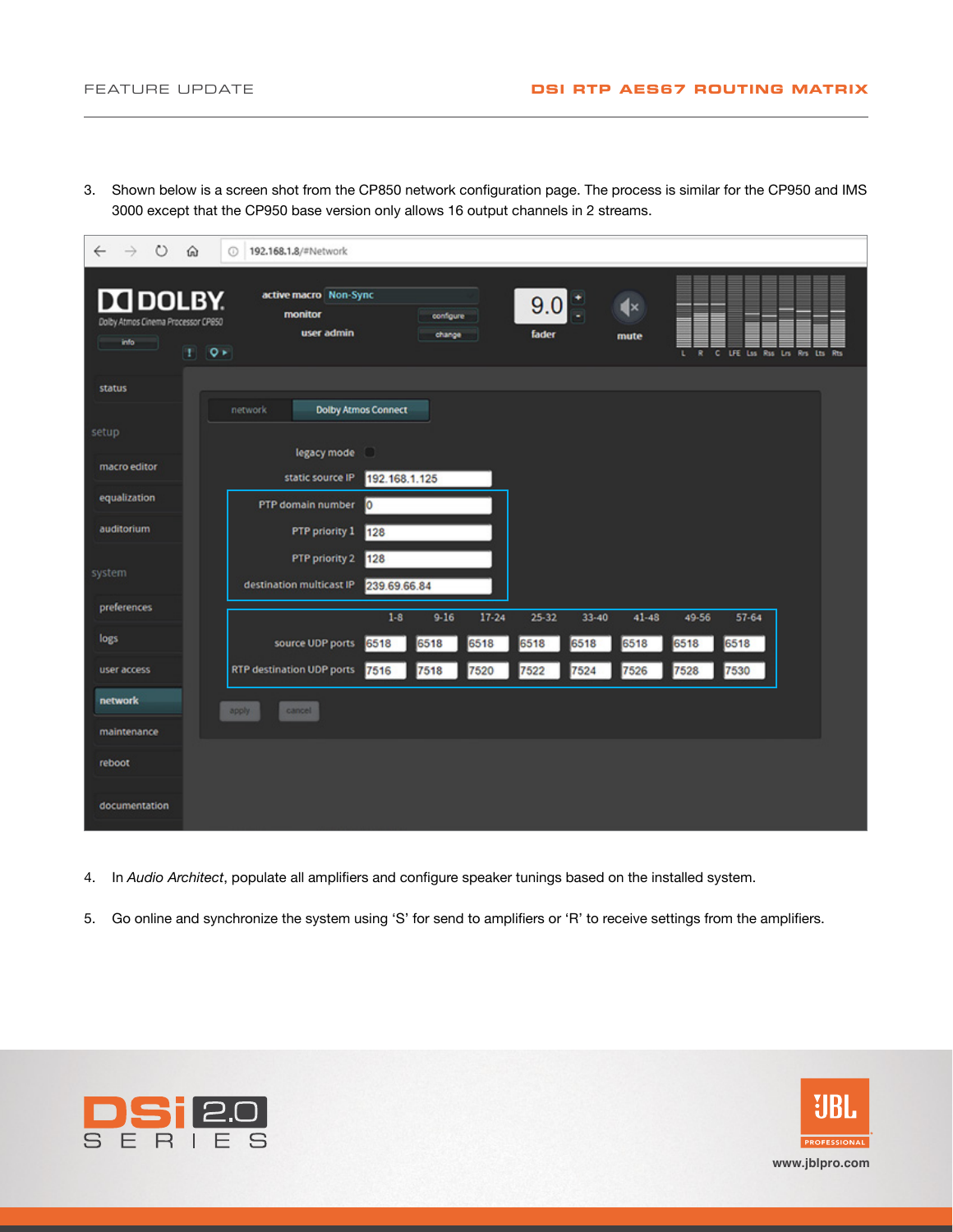

6. Click 'Route Audio' under the 'Online Operate' tab. Then click the 'Route Audio' tab that appears next to 'Online Operate'.

7. Click the 'DSi RTP AES67 Matrix Router' as shown below.

| ◉                                                                    |                                                                  |                              |                                                          |                                |                                           |                                                                                             | Audio Architect - C:\Users\ID                           |
|----------------------------------------------------------------------|------------------------------------------------------------------|------------------------------|----------------------------------------------------------|--------------------------------|-------------------------------------------|---------------------------------------------------------------------------------------------|---------------------------------------------------------|
| <b>Online Operate</b><br>Fie                                         | Route Audio                                                      |                              |                                                          |                                |                                           |                                                                                             |                                                         |
| 믹<br>₹<br>Assignments<br>Health<br>System<br>Streams<br>Panel<br>AVB | $m_{\rm H}$<br><b>BLU link</b><br>Assignments<br><b>BLU Link</b> | ١a<br>Dante Matrix<br>Router | <b>DSi</b><br>RTP AES67<br>Matrix Router<br><b>Dante</b> | $\blacksquare$ Redo<br>Editing | Undo V Device Names<br>P Addresses        | / Rack / Array Names<br>HiQnet Addresses J Matched Indicator<br>Unmatched Indicator<br>Show |                                                         |
| Venue Explorer                                                       |                                                                  | н                            |                                                          |                                |                                           |                                                                                             |                                                         |
| Filter By: None                                                      |                                                                  |                              |                                                          |                                |                                           |                                                                                             |                                                         |
| > Venue (4 devices)                                                  |                                                                  |                              | Room 1                                                   |                                | 192.168.1.21<br>192168122<br>192,168.1.23 | 三下层<br>信頼<br>1129<br>Rack <sub>1</sub>                                                      | <b>Bill</b> SAAD<br><b>BOLZ MAKE</b><br><b>DIA LAKE</b> |